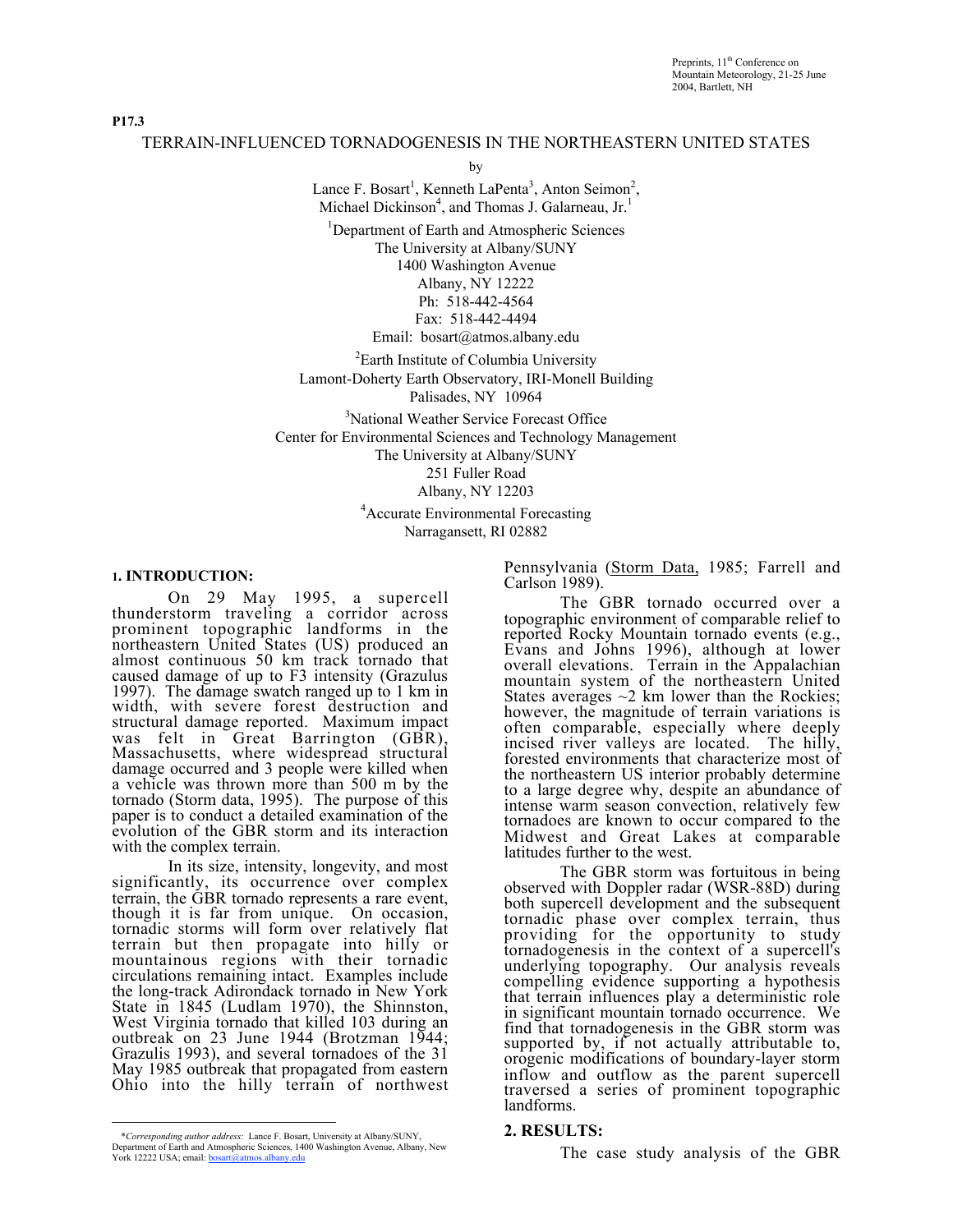tornado has shown that the GBR supercell possessed a midlevel mesocyclone while it was located to the west of the Catskill Mountains and well before tornadogenesis. Our analysis revealed that the aforementioned mesocyclone intensified as it moved off the eastern end of the Catskill escarpment and entered the Hudson<br>Valley. Our analysis further revealed that Our analysis further revealed that mesocyclone intensification also coincided with the serendipitous arrival of an accelerated terrain-channeled cold surge, triggered by additional convection to the north of the GBR supercell, down the topographic trough that marked the Catskill Creek and into the Hudson Valley. The eastward-moving GBR supercell intercepted the southeastward-moving cold surge down the Catskill Creek as the leading edge of the surge encountered the terrainchanneled southerly flow up the Hudson Valley (Fig. 1). Subsequently, the mesocyclone weakened as it moved upslope over the Taconic Range and into western Massachusetts before it intensified again as it moved downslope into the Housatonic Valley where it was associated with the GBR tornado.

Radar observations showed that the GBR supercell possessed a mesocyclone well prior to tornadogenesis. Rotational velocities at the three lowest radar beam elevation angles  $(0.5^{\circ}, 1.5^{\circ}, \text{ and } 2.4^{\circ})$  were  $\sim 10 \text{ m s}^{-1}$  over 10 km as early as 1913Z/29 while the storm was still well west of the Catskills. These rotational velocity (shear) values correspond to an ambient relative vorticity of  $\sim 10^{-3}$  s<sup>1</sup> about a vertical axis. Over the next hour the radar-derived rotational velocity values increased steadily to  $\sim$ 15 m s<sup>-1</sup> as the GBR supercell reached the western Catskills (Fig. 2). As the line of thunderstorms containing the GBR supercell became better organized a new thunderstorm developed behind the inferred cold outflow boundary 15-20 km to the northeast of the GBR supercell. This second storm also maintained its identity as it moved eastward across the northern Catskills. Although this second (northern) storm was secondary to the GBR supercell, it was important because an analysis of radar-derived base velocity fields showed that it was responsible for triggering a cold outflow boundary that surged eastward across Schoharie and southern Albany Counties in New York. When this outflow surge reached the headwaters of the Catskill Creek over the Heidelberg escarpment north of the high Catskills it accelerated and was channeled southeastward by the configuration of the Catskill Creek; this behavior might also involve the refraction of the outflow gust front around the barrier represented by the high Catskills.

An analysis of the KENX base velocity data showed that the outflow surge down the Catskill Creek reached the Hudson Valley at about the time the GBR supercell was encountering the outflow on its northern side.

This occurred as the GBR supercell entered the Hudson Valley after traversing the steep escarpment marking the eastern edge of the Catskills. The significance of the serendipitous arrival of the Catskill Creek outflow surge into the Hudson Valley, where it could be intercepted by the eastward-moving GBR supercell, was that the distance between the inbound and outbound velocity maxima associated with the supercell mesocyclone decreased from 10-15 km to 5-6 km, resulting in a strengthening of the mesocyclone.

## 3. CONCLUSIONS:

Tornadogenesis in the Hudson Valley appeared to be related to a combination of terrain-channeled (below 1 km) southerly flow up the Hudson Valley and mesocyclone updraftinduced acceleration associated with the Catskill Creek cold surge. We conclude that that the behavior of the terrain-channeled flows down the topographic troughs marking the Catskill Creek and up the Hudson Valley, respectively, and the resultant tornadogenesis, is predicated by the chance propagation of the Great Barrington supercell across the complex, but highly defined, topographic domain of the Catskill Mountains-Hudson Valley region. Subsequent terrain-channeled flow interaction with the mesocyclone likely occurred in the Housatonic Valley prior to tornado reformation in Great Barrington, Massachusetts, where F3 damage and 3 fatalities were observed.

## 4. ACKNOWLEDGEMENT:

This research was supported by COMET Partners Program grant #NA37WD0018-01 to Lance Bosart at the University of Albany/SUNY and Kenneth LaPenta at the Albany, New York, NWS Forecast Office. Research support was also provided by National Science Foundation grants ATM-9912075 and ATM-9413012.

## 5. REFERENCES:

- Brotzman, W.S., 1944: Report of tornadoes of June 23, 1944 in Maryland, eastern Ohio, western Pennsylvania, and northern West Virginia. NOAA Library, Rockville, Maryland, 12 pp.
- Evans, J. S., and R. H. Johns, 1996: Significant tornadoes in the Big Horn Mountains of Wyoming. Preprints, *18th Conf. Severe Local Storms*, San Francisco, Amer. Meteor. Soc., 636–640.
- Farrell, R. J., and T. N., Carlson, 1989: Evidence for the role of the lid and underunning in an outbreak of tornadic thunderstorms. *Mon. Wea. Rev.,* 117, 857–871.
- Grazulis, T. P., 1993: Significant American Tornadoes, 1680-1991. Environmental Films, St. Johnsbury, VT, 1,326 pp.
- Ludlam, D.M., 1970: Early American Tornadoes, 1586- 1870. American Meteorological Society, Boston. 219 pp.
- Storm Data. NOAA-NCDC, Asheville, North Carolina.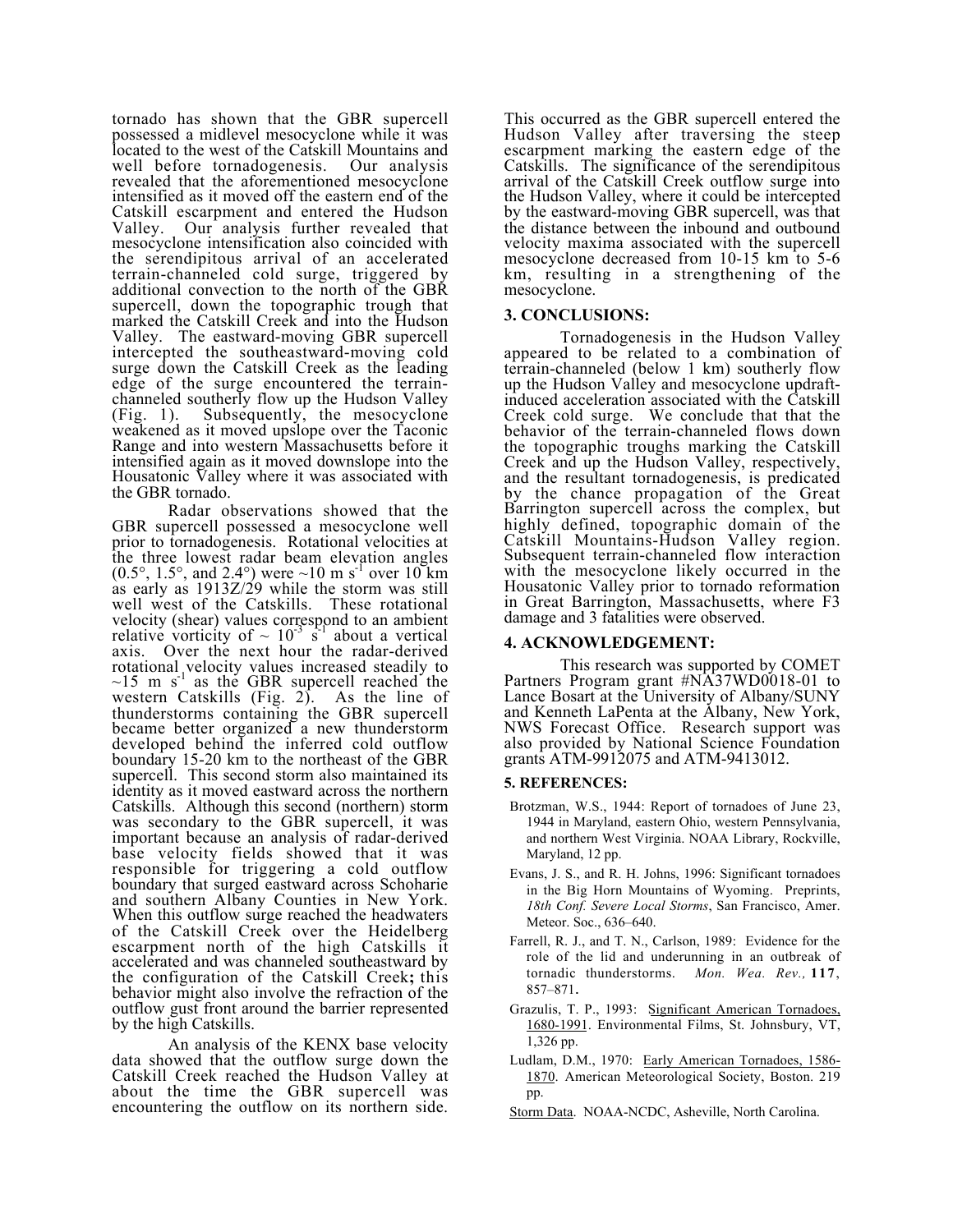

Figure 1: Isochrones of the leading edge of the Catskill Creek outflow boundary surge and position of the reflectivity core of the GBR storm on 29 May 1995 (marked by circle with 'x' at its center) for UTC times given. Note that the outflow boundary is far more extensive than the Catskill Creek Valley.